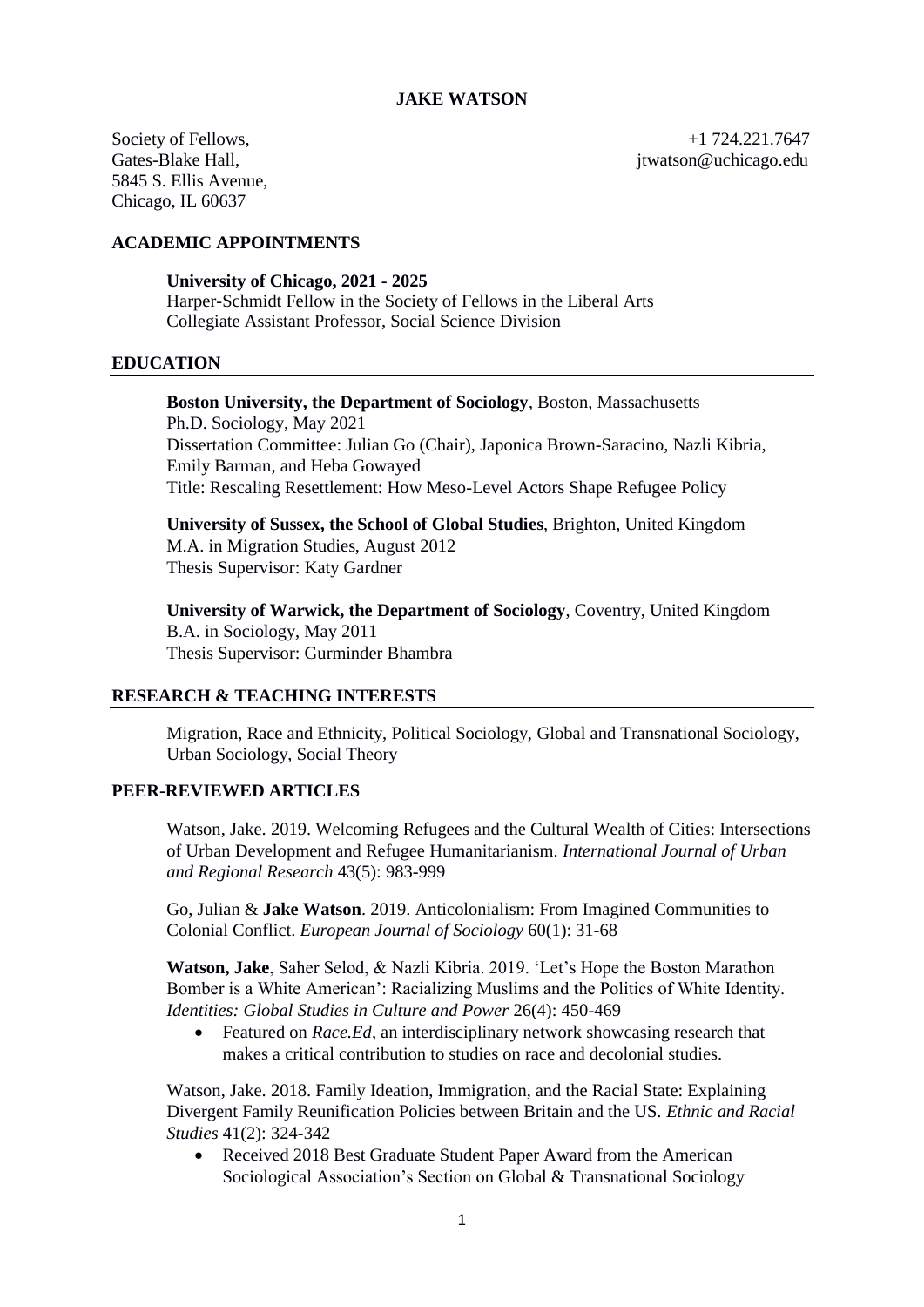Kibria, Nazli, **Jake Watson** & Saher Selod. 2018. Imagining the Radicalized Muslim: Race, Anti-Muslim Discourse and Media Narratives of the 2013 Boston Marathon Bombers. *Sociology of Race and Ethnicity* 4(2): 192–205.

# **BOOK CHAPTERS**

Kibria, Nazli, Saher Selod & **Jake Watson**. 'Imagining the "Muslim Terrorist': Media Narratives of the Boston Marathon Bombers. In: *Growing Up Muslim in Europe and the United States* eds. Bozorgmehr, Mehdi and Philip Kasinitz. Routledge Press.

# **IN PROGRESS**

**Between Race and Legality: Local Context and the Shaping of Refugee Belonging** Revise and resubmit at *Social Problems*

**How are Refugees Selected for Resettlement? Quotas, Infrastructures, and the Construction of Clean Cases**

Under review at *American Sociological Review*

**'But how does it leave us?' Hope, Waiting, & Violence in a Refugee Resettlement Program** Work-in-progress, presented at SSHA 2021

**Rethinking Legal Status and the Refugee/Undocumented Divide** Work-in-progress with Kara Cebulko (Providence College)

**Integration or Articulation? The Relevance of Stuart Hall for Migration Theory** Work-in-progress, presented at SSHA, 2020

# **BLOG POSTS**

**Muslim Racialization and the Politics of White Identity** Identities: Global Studies in Culture and Power

**Unpacking the 'Refugee Crisis' (editor and introduction)** Political Power and Social Theory.

**Migration and NHS Entitlement Reform** The Migrationist

# **TEACHING**

**Collegiate Assistant Professor,** Self, Culture, & Society (2021 – 2025)

**Lecturer,** Introduction to Sociological Theory, Solo Instructor (Spring 2020)

**Instructor,** Sociology of Race and Ethnicity, Professor Saida Grundy (Fall 2019)

**Teaching Fellow,** Principles in Sociology, Professor Max Greenberg (Spring 2017)

**Teaching Fellow,** Principles in Sociology, Professor Ashley Mears (Spring 2016)

**Teaching Fellow,** Introduction to Sociology, Professor Itai Vardi (Fall 2015)

# **GUEST LECTURES**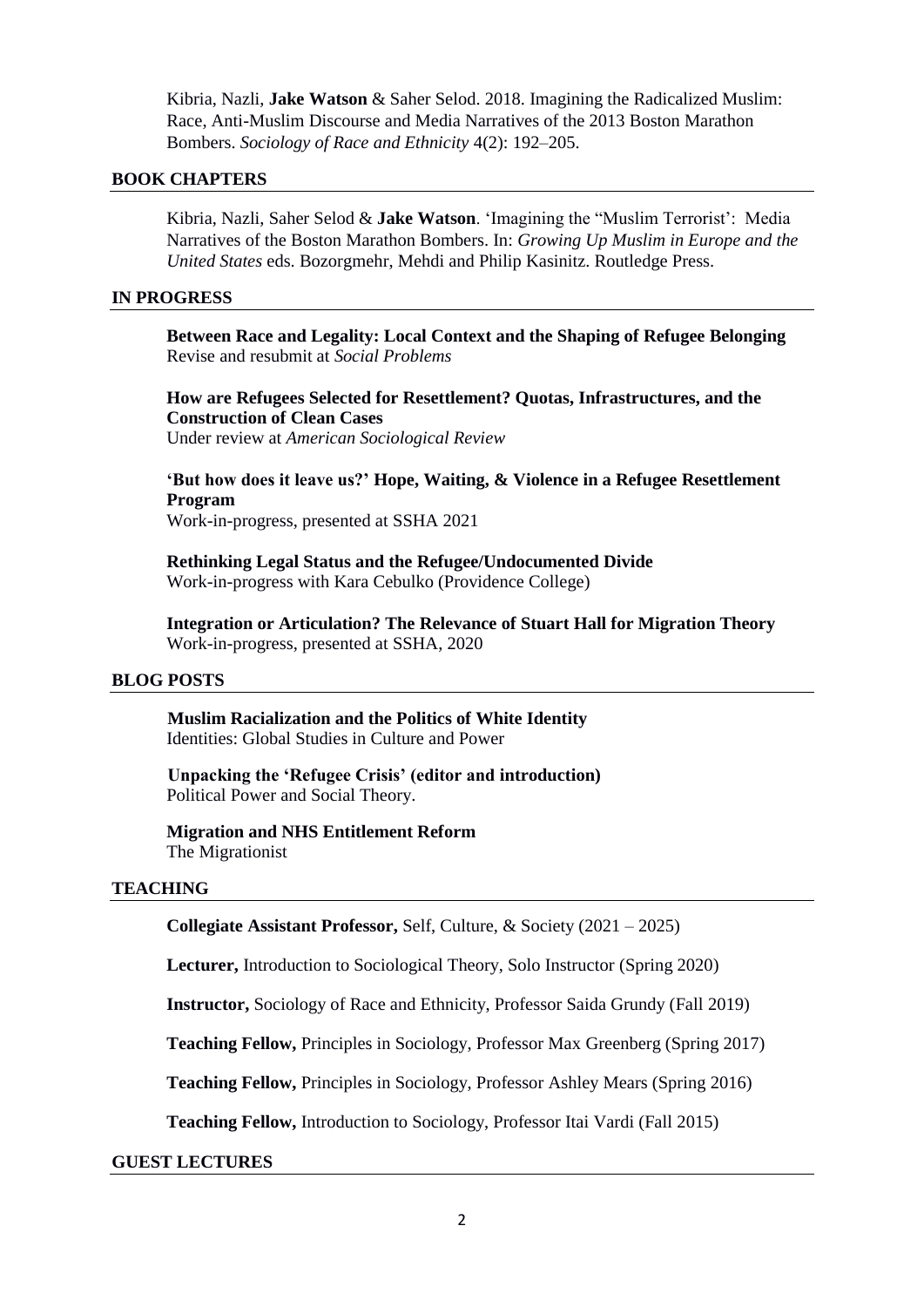### **Refugees, Racialization, and Identity**

Interdisciplinary Perspectives on Global Challenges II – The Global Crisis of Forced Displacement, Professor Carrie Preston (Spring 2020)

### **Historical and Comparative Methods**

Graduate Student Research Methods, Professor Emily Barman (Fall 2019)

### **AWARDS + FELLOWSHIPS**

### **Travel Grant (2019)**

Provided by the Eastern Sociological Society to attend a mini-conference in March.

## **Best Student Paper Award (2018)**

Global and Transnational Sociology Section of the American Sociological Association.

# **Henry S. Newman Fellowship Award (2018)**

Non-service fellowship for 2018-19 academic year.

### **Graduate Research Abroad Fellowship (2017)**

Non-service fellowship for a semester of international fieldwork in Kampala, Uganda.

# **Morris Grant (2017)**

Research grant for fieldwork in Clarkston, Georgia.

## **ESRC Workshop Funding (2017)**

Travel and expenses to participate in European Social Research Council workshop on Diaspora Politics and Contested Sovereignty, London.

## **Concordia University Scholarship (2017)**

Full scholarship to attend a summer school at Concordia University, Canada.

#### **Initiative on Cities Early Stage Urban Research Award (2016)**

Research grant for fieldwork in Pittsburgh, Pennsylvania.

### **Morris Grant (2016)**

Summer funding for collaborative research with Prof. Nazli Kibria.

# **Inter-University Consortium for Political and Social Research Fellow (2015)**  Tuition and stipend to attend ICPSR Summer Program

**Dean's Fellowship (2014/5)**  Non-service fellowship for PhD study.

**Margret Stacey Giving to Warwick Prize (2011)** Single-winner award for academic excellence at the University of Warwick.

# **Warwick University Academic Scholarship (2009-10)**  Two year academic scholarship.

### **INVITED TALKS**

# **The Infrastructure of the 1980 Refugee Act, an Anatomy of its Undermining, and how to Rebuild it**

Pardee School of Global Studies, Boston University, 2020 *(confirmed)*

**Refugee Incorporation in 'Welcoming' Cities** Issues in Global Development, Emory University, 2018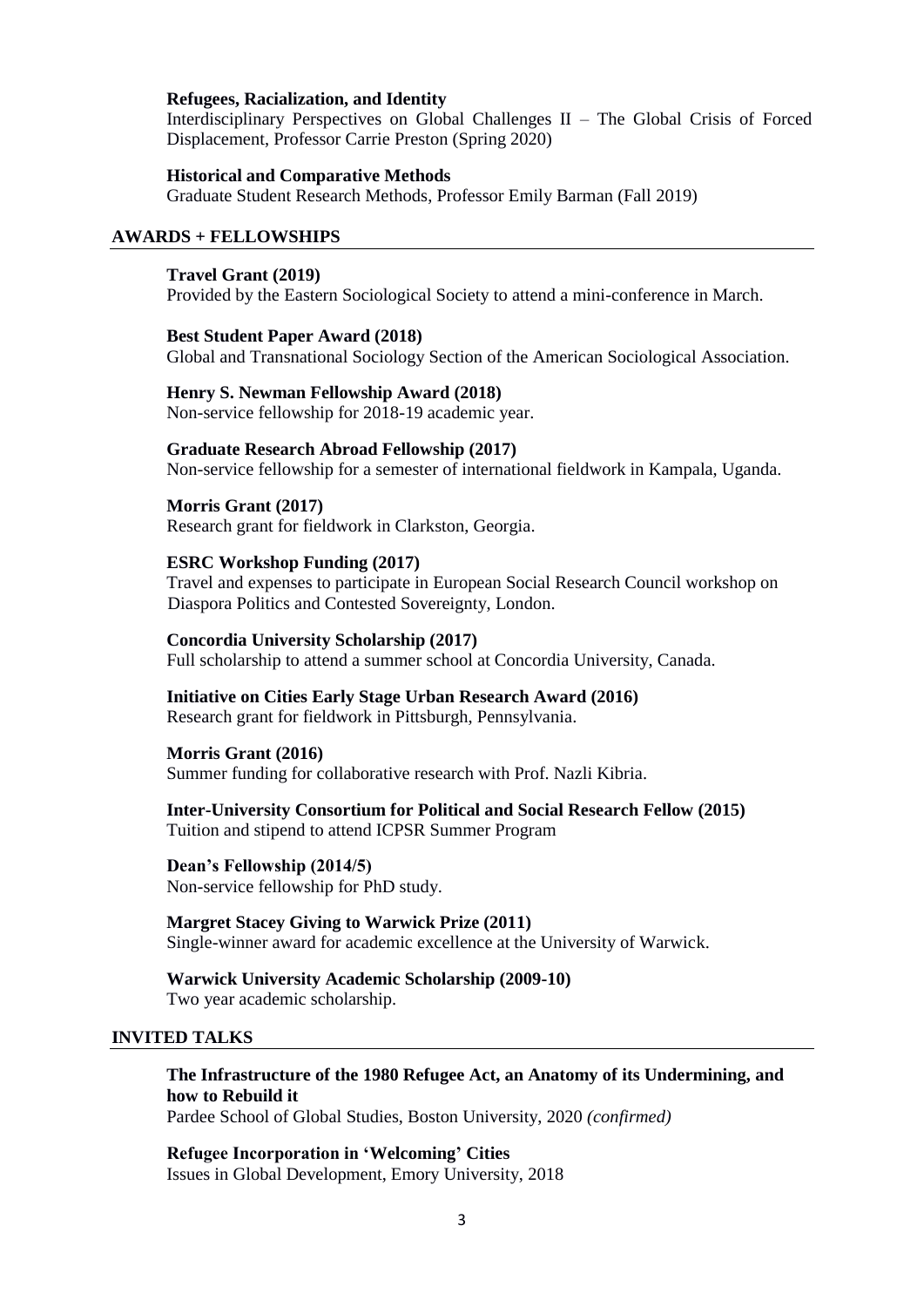### **CONFERENCE PRESENTATIONS**

**How are refugees selected for resettlement? Quotas, Infrastructures, and the Construction of Clean Cases**

Panel: SSHA Annual Meeting, 2021

**'But how does it leave us?' Waiting, Hope, and Violence in a Resettlement Program** Panel: ASA Annual Meeting, 2021

# **Ethnic Subjects and Legal Status: How Local Regimes of Reception Shape Refugee Incorporation**

Roundtable: ASA Annual Meeting, 2020

# **Ethnic Subjects and Legal Status: How Local Regimes of Reception Shape Refugee Incorporation**

Harvard Migration and Immigrant Incorporation Workshop, Harvard University, 2020

### **Refugees and Incorporation Projects**

Panel: Critical Migration Studies Mini-Conference, Eastern Sociological Society, 2020

**Integration or Articulation? Exploring the Relevance of Stuart Hall for the Sociology of Immigration** Invited panel: Social Science History Association, 2019

**Welcoming Refugees and the Cultural Wealth of Cities: Intersections of Urban Development and Refugee Humanitarianism** Roundtable: ASA Annual Meeting, 2018

**Examining Intersections between Refugee Humanitarianism and Urban Development Projects in Pittsburgh, Pennsylvania** The Urban Inequalities Workshop, Initiative on Cities, 2017

**'Welcoming Cities,' Symbolic Economies, and the Welcomed Refugee: Explaining Refugee Labor in Urban Development Agendas as Clientelist Politics** Panel: European Social Research Council Workshop in London, 2017

**Divided Families and Divided Nations: Reexamining Cross-National Differences in the Politics and Regulation of Family Reunification in the UK and US** Round table: ASA Annual Meeting, 2016

**Divided Families and Divided Nations: Reexamining Cross-National Differences in the Politics and Regulation of Family Reunification in the UK and US** Panel: Eastern Sociological Society, 2016

**Divided Families and Divided Nations: Reexamining Cross-National Differences in the Politics and Regulation of Family Reunification in the UK and US** Workshop Panel: Presented at Where I Fare Well, There is My Home: Migration, Past and Present, Duke University March, 2016

**Why Did They Do It?" Muslims, Terrorism and the Boston Marathon Bombings** Round table: Third ISA Forum of Sociology, 2016

**Migrant Rights Advocacy in an Age of Managed Migration: A View from the UK** Panel: Eastern Sociological Society, 2015

**Citizenship beyond Community** Graduate Student Conference - University of Oxford, April 2012